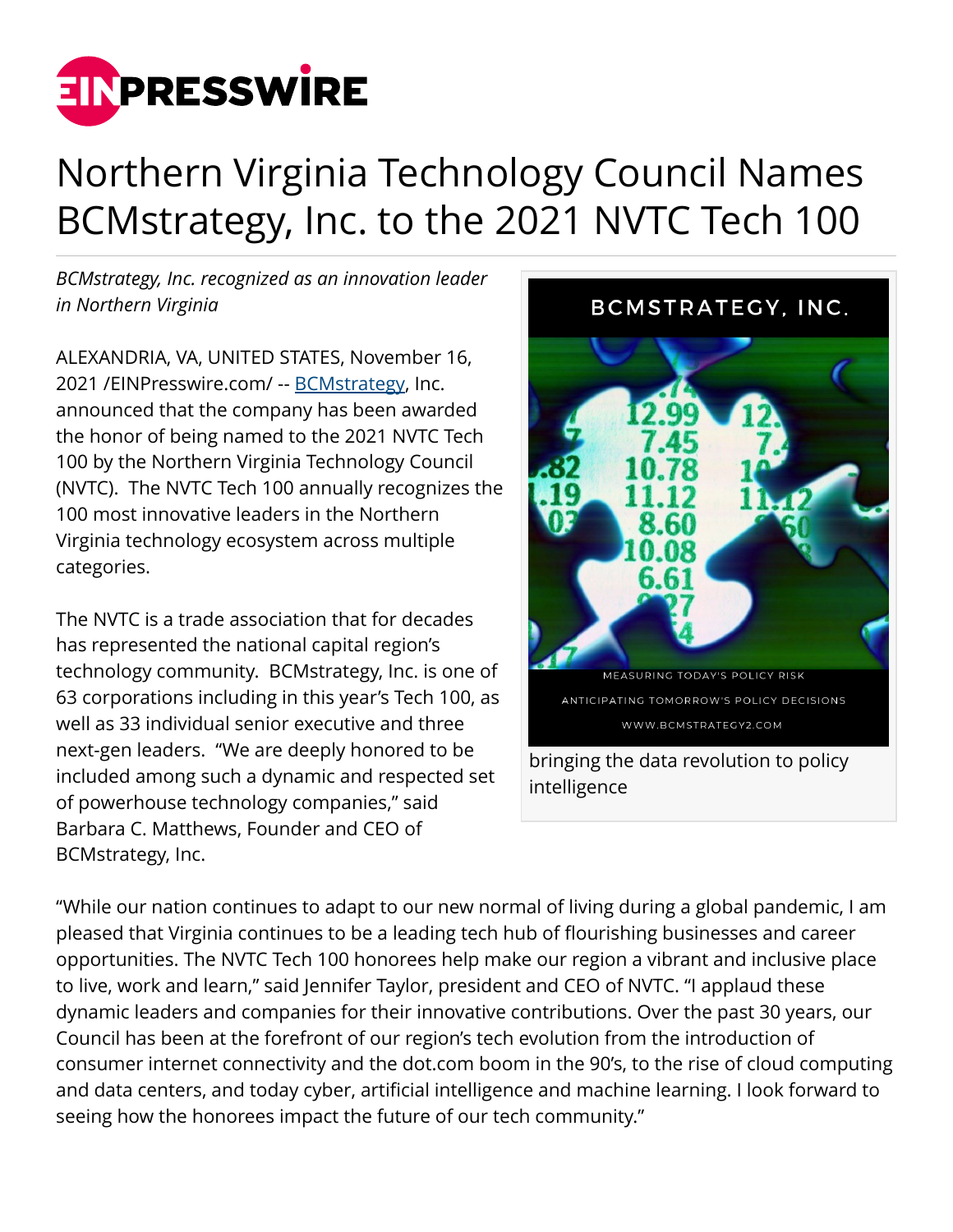About BCMstrategy, Inc.: BCMstrategy, Inc. helps portfolio managers, risk managers, and geopolitical strategists manage information overload and make better decisions faster through advanced technology. The company quantifies public policy risks using 9+ layers of patented analytical automation without using sentiment analysis. Daily quantitative data covers global activity from leading national and international policymakers as well as media activity. All language data supporting the quantitative data is stored, creating a highly curated and targeted data lake of language suitable for use as training data in machine learning and artificial intelligence frameworks. Recent awards include being named finalist in the NATO Innovation Hub Challenge (2020) and



the G20/BIS TechSprint Challenge (2021). The complete dataset is available to institutional investors through the Bloomberg Enterprise Access Point Bloomberg Enterprise Access Point. Signals (including [cryptocurrency](https://outreach.bcmstrategy2.com/dcvs) volatility signal DCVS 1 and DCVS 2) are delivered by BCMstrategy, Inc. via API. The company will be launching an App for the **[Bloomberg Terminal](https://outreach.bcmstrategy2.com/bbg-terminal-app-waiting-list)** 

## ££

"We are deeply honored to be included among such a dynamic and respected set of powerhouse technology companies" "

*Barbara C. Matthews, Founder and CEO*

- • Altum, Inc.
- **· ANRA Technologies**
- • Aravenda
- • ASRC Federal
- • Association Analytics
- • Attain Partners
- • Babel Street

before year-end 2021. For more information, please visit: <https://www.bcmstrategy2.com/>.

The full list of 2021 NVTC Tech 100 Honorees appears below:

2021 Tech 100 Companies

- • 10Pearls
- • 22nd Century Technologies, Inc.
- • Adlumin Inc.
- • AEGIS.net Inc.
- • Applied Information Sciences (AIS)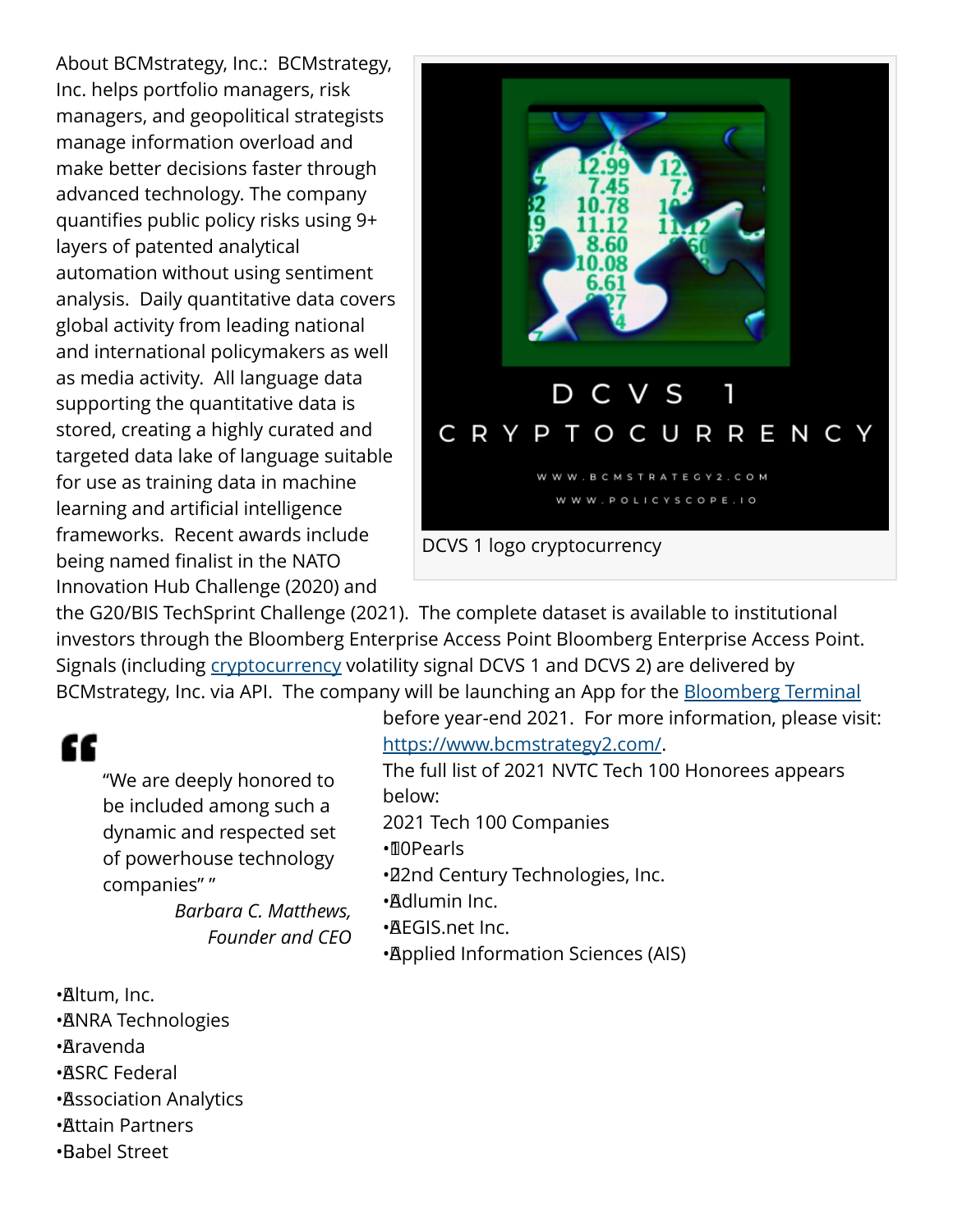• BCMstrategy, Inc. • Canopy Software • Cerebras Systems, Inc. • CNSI • CoreSite • Worldwide Counter Threat Solutions, LLC • Criterion Systems, Inc. • Curbio • Deltek • Dovel Technologies • DrFirst • DTS • General Dynamics Information Technology (GDIT) • Glue Up • Government Tactical Solutions, LLC • GreyNoise Intelligence • GuidePoint Security • Gunnison Consulting Group • Harmonia Holdings Group, LLC • Hitachi Vantara Federal • Huntress  $\cdot$   $\Gamma$ F • ImageEngine by ScientiaMobile • IntelliDyne, LLC • Intelligent Waves LLC • Kajeet • Karsun Solutions, LLC • ManTech • Maximus • Noblis • Octo Consulting Group • Ostendio, Inc. • Oteemo, Inc. • Radius Networks, Inc. • RIVA Solutions, Inc. • SAIC • ScienceLogic • SCOUT Inc. • Shift5 • ShorePoint, Inc. • Siemens Government Technologies • Sierra7, Inc. • Single-Point Global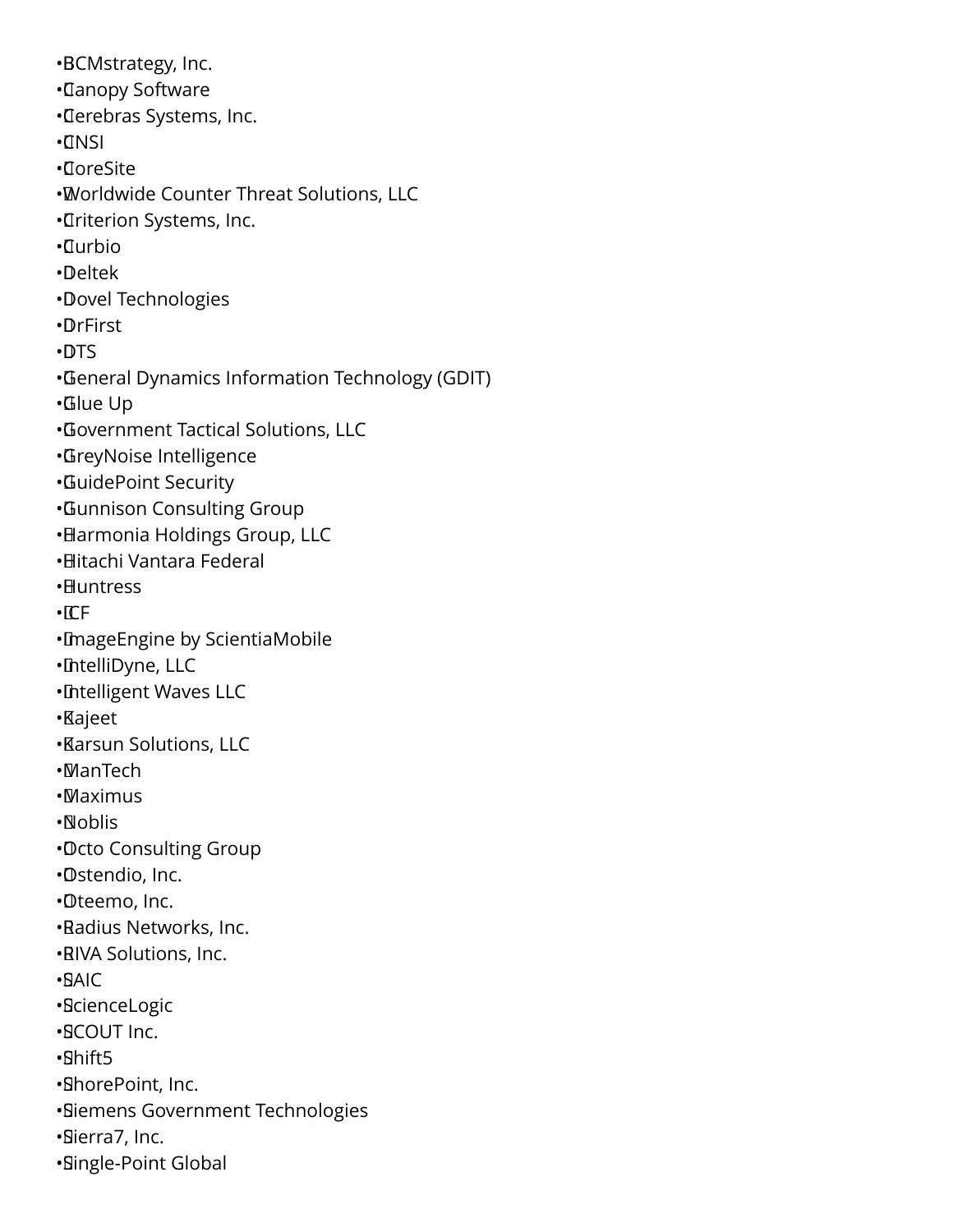• Softrams

• STR, Inc.

• Tech Flow, Inc.

• ThreatQuotient, Inc.

• Transaction Network Services

• **Two Six Technologies** 

• Unanet

•**Virtru** 

• Wheelhouse Group

2021 NVTC Tech 100 Executives

• John Ackerly, Virtru

• Sanjay Akut, Erickson Immigration Group

- • Greg Baroni, Attain Partners
- • Scott Barr, Sierra7, Inc.
- • Peter Bronez, In-Q-Tel

• Casey Coleman, Salesforce

• Mike Corkery, Deltek

• Mile Corrigan, Noblis, Inc.

• John Czupak, Threat Quotient

· Tina Dolph, Siemens Government Technologies

• Gilbert Dussek, Gunnison Consulting Group

• Grant Elliott, Ostendio, Inc.

• Jennifer Felix, ASRC Federal

• Juan Font, CoreSite

• Rick Gordon, MITRE Engenuity

• Craig Halliday, Unanet

• David Huisenga, Klas Government

• Mike Keegan, Transaction Network Services

• Keith Kelly, Rate Reset

• Danny McPherson, Verisign

• Naveen Krishnamurthy, RIVA Solutions

• Vishwas Lele, Applied Information Sciences (AIS)

• Robert E. Lohfeld, Sev1Tech

• Gene Ludwig, Promontory MortgagePath LLC

• Mark Luettgen, STR

• Stephanie Mango, CGI Federal

• Pallabi Saboo, Harmonia Holdings Group, LLC

• Haluk Saker, Booz Allen Hamilton

• Andrew Schaap, Aligned

• Eric L. Schmidt, Glue Up

• Carrie Sessine, In-Q-Tel